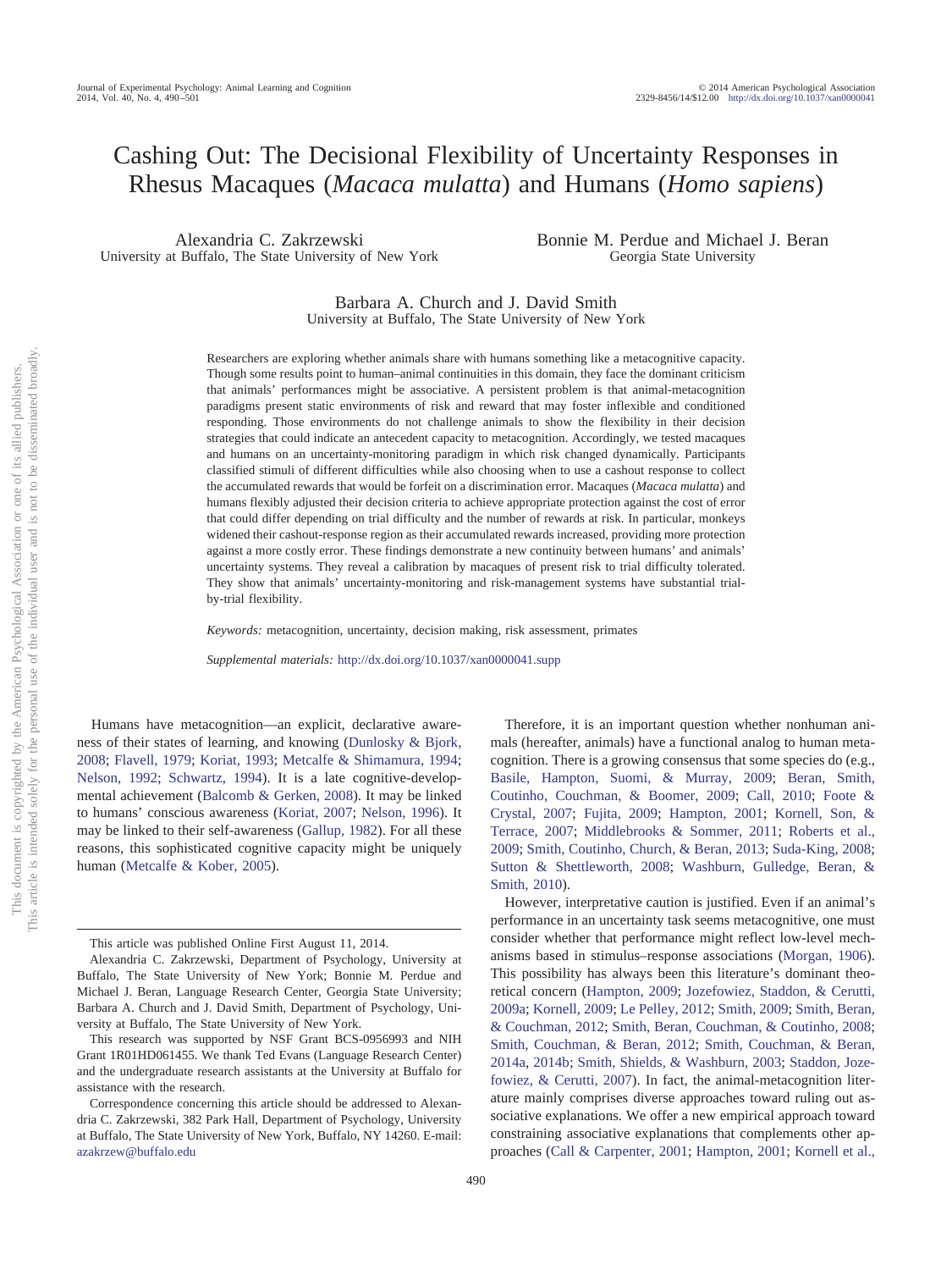[2007;](#page-10-12) [Smith, Beran, Redford, & Washburn, 2006;](#page-10-25) [Suda-King,](#page-11-1) [2008\)](#page-11-1). We also offer the theoretical perspective that this debate (associative-metacognitive) is not dichotomous. Even if one constrains traditional associative interpretations, the alternative explanation is not necessarily full-fledged human metacognition.

An influential paradigm in animal metacognition illustrates the theoretical concern about interpretation. This paradigm lets human and animal subjects use an uncertainty response proactively to decline difficult trials that would likely cause them errors and cost them timeouts. In testing humans, the uncertainty response is clearly an elemental behavioral index of a higher-level cognitive capacity like metacognition. Humans universally report that their use of this uncertainty response is based on their conscious, metacognitive uncertainty (e.g., [Shields, Smith, & Washburn, 1997\)](#page-10-26). Psychophysicists have long endorsed that the uncertainty response is psychologically distinctive and metacognitive (e.g., [Boring,](#page-9-6) [1920;](#page-9-6) [George, 1917\)](#page-10-27). [Paul, Smith, Valentin, and Ashby \(2014\)](#page-10-28) showed that the fMRI signature of humans' uncertainty response is very different from the signature of perceptual responses in the same task.

In testing animals, though, uncertainty tasks have the limitation that they present a steady-state landscape of difficulties, outcomes, and contingencies. There is a constant distribution of stimuli from which trials are selected randomly, a constant frequency of difficult trials, constant rewards and timeouts for correct and incorrect responses, and thus stable and predictable reinforcement contingencies. Over thousands of trials, the same risks, rewards, and optimal response strategies apply. These static contingencies are ideal for entraining inflexible, conditioned response patterns learned from extensive experience within an unchanging task. Indeed, all of this field's formal models depend on this static-risk environment to build the reinforcement histories and responsestrength registers that might let one explain animals' performances associatively [\(Jozefowiez, Staddon, & Cerutti, 2009b,](#page-10-29) [2009c;](#page-10-30) [Le](#page-10-19) [Pelley, 2012;](#page-10-19) [Smith et al., 2008;](#page-10-22) [Staddon et al., 2007\)](#page-11-6). However, such conditioned response patterns would of course not amount to metacognition. Moreover, these static environments in no way challenge animals to show trial-to-trial flexibility in their risk assessments, confidence judgments, or decisional strategies that might reveal that they have higher-level, executive systems for managing risk and uncertainty. Human confidence and uncertainty is situationally flexible. This is why humans can use verbal instructions to shift on demand their confidence criteria in a psychophysical task. Many psychophysical methods (e.g., the construction of receiver operating characteristic [ROC] curves) depend on flexibility of this kind. It has remained a prominent view that criterion-setting mechanisms are cognitive, confidence-based, and possibly metacognitive to the ongoing discrimination [\(Swets, Tan](#page-11-7)[ner, & Birdsall, 1961;](#page-11-7) [Treisman & Faulkner, 1984\)](#page-11-8). But static contingencies cannot show whether animals' uncertainty performances have flexibility of this kind, and this is an important failure of existing animal-metacognition paradigms.

Therefore, we assessed humans' and macaques' uncertainty performance in an environment of dynamically changing risk. Participants needed to adjust their decisional strategies and response criteria flexibly based on changing levels of risk. They had to broaden or narrow the range of trial difficulties they were willing to engage. Under some conditions, it was fine to engage in difficult trials because there was little risk to guessing. Under other conditions, it was not.

In our task, we instituted a token-bank system and a cashout procedure in which macaques and humans could exchange tokens for food rewards. Macaques have proven competent in both situations. For example, [Evans \(2007\)](#page-9-7) gave macaques a computerized task in which they chose stimuli in a learned serial order. Each selection led to the accumulation of more rewards until a monkey eventually chose to "cash out" those rewards. In another paradigm that influenced the present research, [Kornell et al. \(2007\)](#page-10-12) introduced a token bank into their metacognition test with macaques using a gambling-betting paradigm in which monkeys accumulated tokens onscreen through making correct responses to strings of trials. The token-bank system we used here also allowed participants to see onscreen how much reward was at risk and to choose when they would take their accumulated rewards. More important, it let us take tokens away from participants, a possibility not allowed under normal trial-by-trial reinforcement. This produced a dynamic risk environment. Sometimes, participants had seven food rewards at risk as they approached a trial; sometimes none. If they adjust their tolerance for risk in an effective way, then they should consider both the number of possible rewards and their uncertainty about the present trial. By integrating risk with trial difficulty, they might show us a flexible decision-making process, with response criteria changeable from trial to trial.

To make this assessment, we gave humans and macaques a cashout response. This response replaced the uncertainty response that is common in animal-metacognition research. The cashout response let participants choose when to recover accumulated rewards and when to continue accumulating them by directly completing trials. The cashout response did not free participants from having to respond to potentially aversive stimuli or from having to complete difficult trials because a response was required on every trial. That is, one could not avoid difficult trials that might end in penalty by using the cashout response. Instead, the cashout response allowed humans and macaques to manage risk by recovering rewards prior to completing a difficult trial, so that it could then be completed without the risk of the losing accumulated rewards.

We asked whether participants would selectively make cashout responses before attempting difficult trials that might cause errors and therefore losses (any error would empty their token bank). And, crucially, we asked whether participants' standards for which trials deserved cashout responses would change dynamically depending on the current risk conditions. We hypothesized that participants might have stricter criteria for which trials should be directly attempted when more accumulated tokens were on the line. That is, we hypothesized that the cashout-response region would spread out more broadly, progressively encompassing less difficult trial levels, as tokens accumulated and the costs of a potential error grew more severe.

At the limit, this behavioral pattern would verge on participants' deliberately adjusting their confidence criteria from moment to moment based on prevailing risk conditions (i.e., how many tokens were on the line, and how hard the present trial would be to solve). This would demonstrate an important new continuity between animals' and humans' uncertainty-monitoring performances. It would show a flexible use of uncertainty, complementing the controlled and executive use of uncertainty demonstrated by ma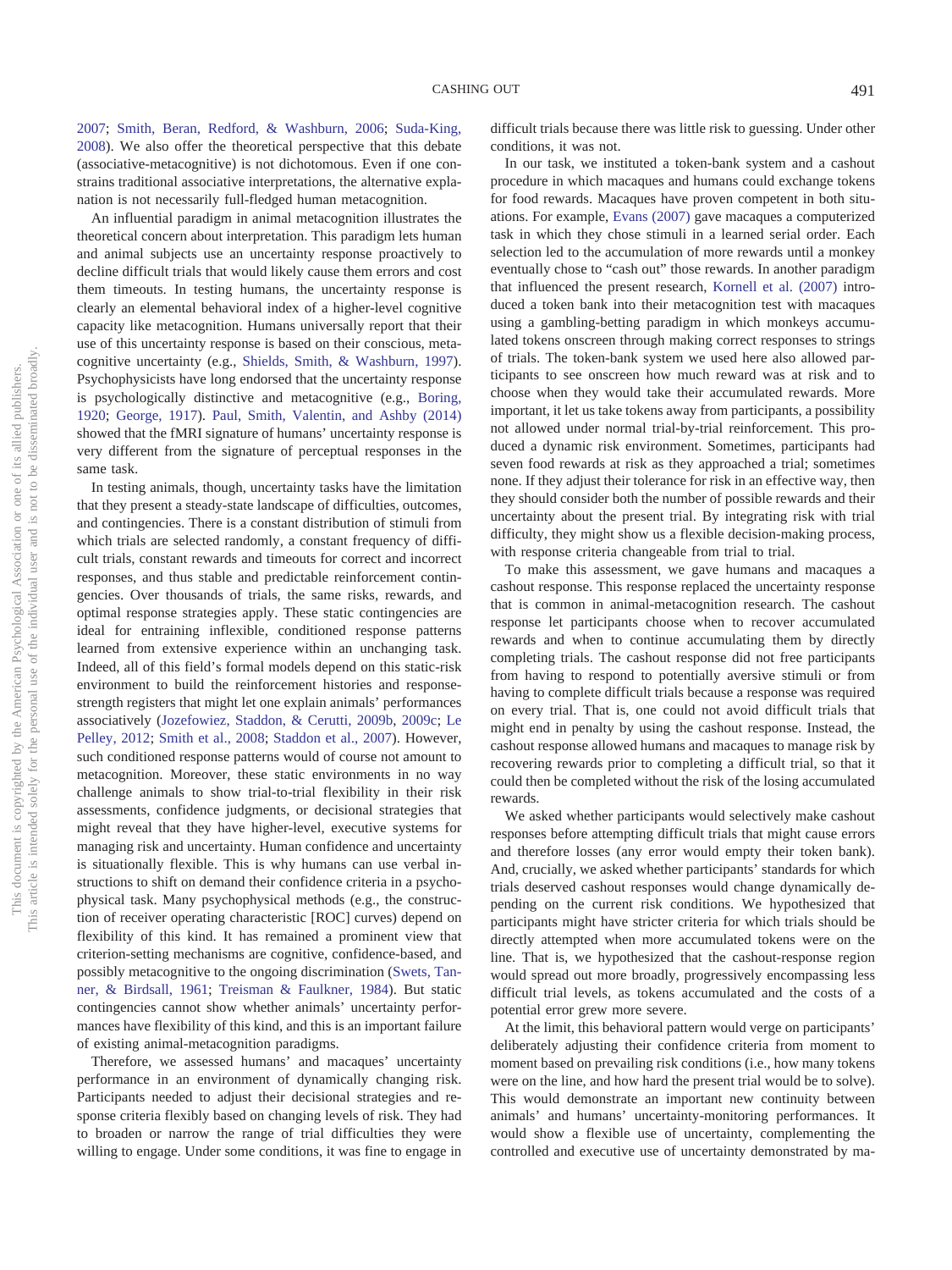caques in [Smith et al. \(2013\).](#page-11-0) It would encourage the consideration of cognitive and executive interpretations of macaques' performances in uncertainty-monitoring paradigms.

#### **Method**

# **Participants**

**Macaques.** Two male rhesus monkeys (*Macaca mulatta*), Murph and Lou, were tested in their home cages with 24-hr access to the test apparatus, working or resting as they chose. They were neither food deprived nor weight reduced for the purposes of testing, and they had continuous access to water. The primate component of the research was conducted with IACUC approval. These monkeys had significant experimental histories in cognitive research using computerized tasks. They had participated in studies pertaining to numerical cognition (e.g., [Beran, Johnson-Pynn,](#page-9-8) [& Ready, 2008\)](#page-9-8), analogical reasoning (e.g., [Flemming, Beran, &](#page-10-31) [Washburn, 2007\)](#page-10-31), episodic memory [\(Hoffman, Beran, & Wash](#page-10-32)[burn, 2009\)](#page-10-32), and prospective memory (e.g., [Evans & Beran, 2012\)](#page-9-9). They had participated in uncertainty-monitoring paradigms (e.g., [Beran, Smith, Redford, & Washburn, 2006\)](#page-9-10), including during cognitive multitasking [\(Smith, Redford, Beran, & Washburn,](#page-11-9) [2010\)](#page-11-9) and under concurrent cognitive loads [\(Smith et al., 2013\)](#page-11-0). They had also participated in information-seeking paradigms [\(Be](#page-9-11)[ran & Smith, 2011\)](#page-9-11). These monkeys instantiated well the individual differences we have observed in uncertainty responding among macaques. Murph and Lou, respectively, had shown themselves to be generous and reluctant uncertainty responders. Finally, these monkeys also had experience performing in a token economy with the option to decide when to cash out accumulated rewards [\(Evans,](#page-9-7) [2007\)](#page-9-7).

**Humans.** Forty-one University at Buffalo undergraduate introductory psychology students—with normal or corrected-tonormal vision—participated in a 1-hr session in fulfillment of a course requirement. Their average age was 19.0 years. There were 43% females and 57% males. Each participant completed the number of trials they could within the experimental session. Each week, the participant who earned the most points received a \$10 reward. This incentive was intended to improve humans' task motivation. The human component of the research was IRB approved, and participants gave their informed consent.

#### **Apparatus**

**Macaques.** Monkeys were tested using the Language Research Center's Computerized Test System [\(Richardson, Wash](#page-10-33)[burn, Hopkins, Savage-Rumbaugh, & Rumbaugh, 1990\)](#page-10-33). Monkeys reached though the cage mesh to manipulate a joystick that controlled a cursor's position on a computer monitor. The computer automatically delivered 94-mg fruit-flavored pellets (Bio-Serv, Frenchtown, NJ) when they were due through a dispenser interfaced to the computer using a relay box and output board (Keithley Instruments, Cleveland, Ohio).

**Humans.** Humans were tested on Windows PCs, making responses on a keyboard by pressing one of three adjacent keyboard keys that were labeled and arranged in spatial correspondence to the response icons on the screen. Stimuli for both species were created and presented, and responses were collected and analyzed, using Turbo Pascal 7 software.

# **Procedure**

Both species were presented with the same computer-controlled task. Each trial consisted of a psychophysical sparse-dense judgment task with a  $201 \times 101$  borderless stimulus rectangle presented in the top center of the computer screen. The rectangle contained a variable number of randomly placed pixels. The 42 steps of the continuum ran from 1,085 pixels (Level 1) to 2,255 pixels (Level 42), with each level containing 1.8% more pixels than the last. The task was to discriminate sparse boxes (Levels 1–21, 1,085–1,550 pixels) from dense boxes (Levels 22– 42, 1,578 –2,255 pixels). On each trial, the stimulus level chosen was a random selection from the range 1– 42. Trial levels near the ends of the continuum were easily classified by humans and macaques. Trials near the breakpoint of the discrimination (i.e., near Levels 21–22) were difficult to classify and could cause classification errors.

[Figure 1](#page-2-0) shows the screen from a trial. Participants had two primary perceptual responses—Sparse and Dense—as indicated by the S and D icons. These were correct for trial levels 1–21 and 22– 42, respectively. The cashout response was indicated by gold coins in a box at the screen's center below the pixel rectangle. This indicated the task's current risk state, but the cursor could also be moved to this box to let the participants take their accumulated rewards.

For every correct primary response, one additional gold coin appeared in the coin box (up to a maximum of eight). When an incorrect response was made, all the accumulated gold coins disappeared one at a time until the coin box was completely empty and the participant began the accumulation process again. Thus, the situation was riskier when the token box was fuller because there were more tokens at stake for the chance to earn just one more token. After cashing out, macaques and humans received the



<span id="page-2-0"></span>*Figure 1.* The screen from a trial in the cashout task in gray scale. The color version of this figure appears in the online article only.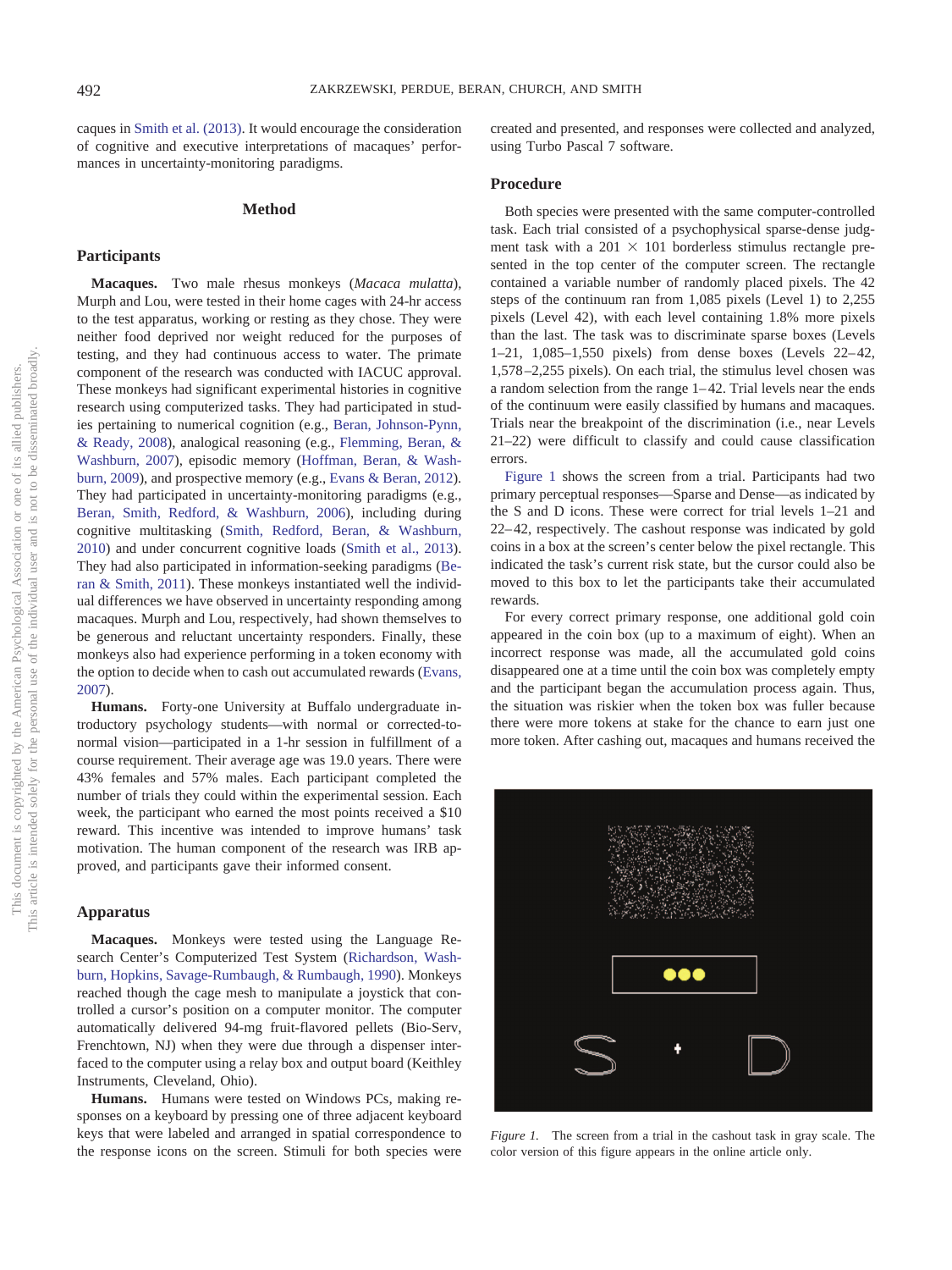same number of food pellets or task points as coins shown. Macaques and humans, respectively, received a 20-s and 8-s pause after each cashout before receiving their pellets or points, to prevent their cashing out after every correct response. These differential delays were based on our long experience with building comparable uncertainty-monitoring paradigms for humans and macaques. During the delay humans saw the instruction "Wait to Cash out," and monkeys heard a whoop to signal that they had successfully cashed out and their rewards would be forthcoming. After the cashout delay ended, monkeys and humans completed the same trial they had just cashed out. If an incorrect response was made following a cashed-out or incorrect trial, no coins were added to the already empty coin box.

For monkeys, 10% of trials were randomly selected to be forced-cashout trials and 10% were randomly selected to be forced-discrimination trials in which the monkey could not cash out. Respectively, these trials helped monkeys learn the utility of the cashout response to manage risk and learn the utility of saving coins up before cashing out (see online supplemental materials for analyses of the forced noncashout trials). There were no forced trials for humans because they were given verbal instructions (see online supplemental materials for verbatim instructions). These instructions were an integral part of this study because they let us study humans' explicit, deliberate criterion setting in this paradigm. Thus, humans became the comparative standard to which the performance of macaques could be compared, and an assessment made of how closely macaques come to reaching that standard. Human and animal participants could increase their overall rewards if they managed risk successfully by monitoring difficulty, cashed out adaptively in advance of attempting difficult trials, and cashed out more liberally (including less difficult trials) as momentary risk (i.e., the number of coins at stake) increased.

The monkeys Murph and Lou were trained as follows. At the beginning of a training session, for 50 trials, a correct response produced a single gold coin in the coin box and the pixel rectangle S and D disappeared. The monkey was required to cash out to receive the reward at that point. Then, for 100 trials, the monkey was required to accumulate two gold coins and then cash out. This process continued, with 150 trials accumulating three coins before cashing out, 200 trials accumulating four coins before cashing out, and so forth. Monkeys moved on to the test trials when they were clearly discriminating sparse and dense trials and showed gradients of poorer performance moving in toward the breakpoint of the discrimination.

After starting testing, we made one adjustment to Murph's task, by changing the color of the pixels in his pixel box from white to light magenta. This was done to more strongly differentiate for him the pixel box (formerly in white) from the gold-coin box (in yellow). Only the data from the light-magenta version of Murph's program are reported here.

#### **Analysis and Predictions**

We instantiated a formal model of the cashout task— based on Signal Detection Theory [\(Green & Swets, 1966;](#page-10-34) [Macmillan &](#page-10-35) [Creelman, 2005\)](#page-10-35)—to illustrate for readers the experiments' predictions and to support optimality analyses of humans' and macaques' performances. Our model assumed that performance was organized along an ordered series (a continuum) of psychological representations of increasing intensity (i.e., with subjective impressions of density running from clearly sparse to clearly dense). Given this continuum, the model assumed that the same objective stimulus creates subjective impressions from trial to trial that vary in a Gaussian distribution around the objective stimulus level presented. This perceptual error (the standard deviation of the Gaussian distribution) is what produces sparse-dense discrimination errors and fosters difficulty and possibly uncertainty for trials near the discrimination breakpoint. Finally, the model assumed a decisional process by which criterion lines are placed along the continuum to define response regions. Here, by the overlay on the stimulus continuum of a sparse-cashout criterion (SC)—separating the leftmost and central response regions—and a cashout-dense criterion (CD)—separating the central and rightmost response regions—the continuum would be divided up into sparse, cashout, and dense response regions from left to right.

Our models took the form of a simulated cashout task as macaques or humans experienced it. We placed simulated observers in those task environments for 500,000 trials. We varied the placement of the SC and CD criterion points the simulated participant defended at each level of risk (i.e., at each coin level). As an illustration, we assumed that when the participant had one to seven coins at risk, the SC and CD criteria chosen were 20 –23 (a very narrow region of the continuum producing few cashout responses), 19 –24, 18 –25, 17–26, 16 –27, 15–28, and 14 –29 (a broad region—nearly half of the stimulus continuum—producing many cashout responses). In this way, we modeled the result if an organism progressively widened its cashout-response region to include less difficult trials as the cost of error increased.

On each trial, given some stimulus (Level  $1-42$ ), simulated observers misperceived the stimulus obedient to their perceptual error. This misperceived level became the subjective impression on which the simulated observer based a response choice. As the subjective impression was below SC, above CD, or between the two, the simulated participants chose a sparse, dense, or cashout response. We assumed that for more coins at risk, participants would spread their criteria wider so that a broader range of trials would prompt cashout responses to insure more generously against a discrimination error that would forfeit more accumulated tokens.

[Figure 2](#page-4-0) shows the effect of the spreading criteria (i.e., the broadening cashout-response region) through the performance of a simulated participant. In this and in [Figures 3,](#page-4-1) [4,](#page-4-2) and [5,](#page-5-0) Bin Levels 1, 2, 3, respectively, summarize performance on Trial Levels 1–14 (Sparse trials varying from very easy to moderately difficult), 15–28 (Sparse and Dense trials varying from moderately difficult to very difficult), and 29 – 42 (Dense trials varying from very easy to moderately difficult). The peaked curves show the proportion of all trials at each Bin Level receiving the cashout response. The troughed curves show the proportion of correct responses (for all trials completed directly without cashing out). In both cases, progressively darker lines depict increasingly risky situations in which there were more coins/rewards at stake. A companion figure in the online supplemental materials (Figure SM1) shows the same analysis graphed across 42 stimulus levels separately. The rising and steepening cashout-response curves with greater risk—against a backdrop of discrimination performance that falls for the difficult discrimination trials of Bin 2—were the primary phenomenon under investigation.

We emphasize that our model lets us describe *abstractly*—not psychologically—the character of performance in the cashout task. The model is solely mathematical. It does not imply any kind of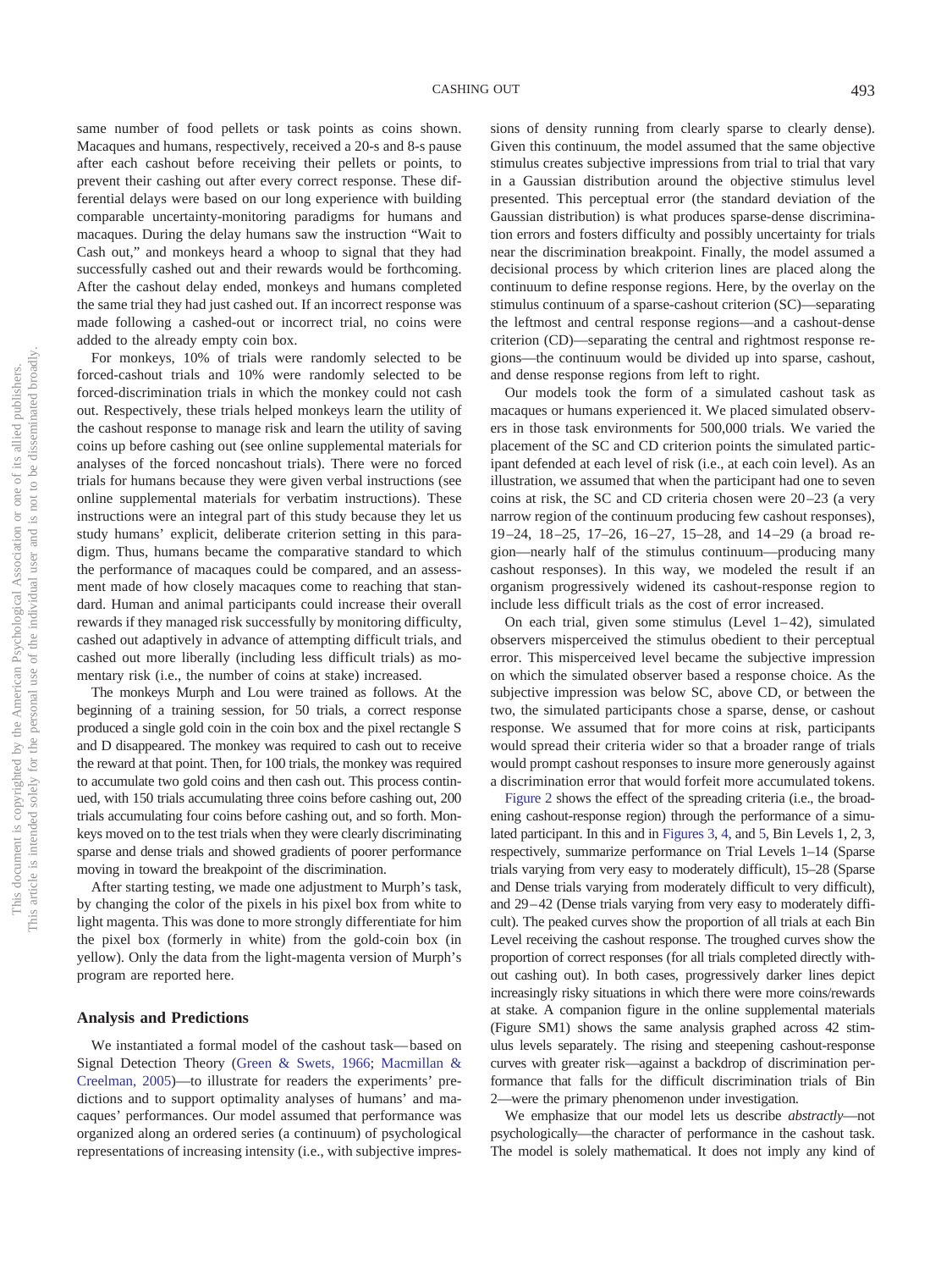

<span id="page-4-0"></span>*Figure 2.* Results from a simulation that illustrates the cashout experiment's predictions. Bin 1 includes trial levels 1–14 (sparser trials); Bin 2 includes trial levels 15–28 (sparse and dense trials surrounding the discrimination boundary); Bin 3 includes trial levels 29 – 42 (denser trials). The peaked curves show the proportion of all trials at each bin level receiving the cashout response. The troughed curves show the proportion of correct responses (for all trials completed directly without cashing out). For both cashout responses and proportion correct, progressively darker lines depict increasingly risky situations in which there were more coins/rewards at stake.

information processing. If humans or animals showed a pattern like that in [Figure 2,](#page-4-0) one would still not know exactly the processes by which their cashout-response regions widened and their risk criteria spread.

However, this pattern would show a flexible decision-making process in which difficulty was assessed trial by trial, and measured against momentary risk, so that response criteria could be placed





<span id="page-4-2"></span>*Figure 4.* Optimal performance in the cashout task, including optimal levels of cashout responding, depicted as in [Figure 2.](#page-4-0)

along the continuum on each trial appropriately to the current risk conditions (e.g., on one trial, SC and CD criteria of 14 –29; and on the very next trial SC and CD criteria of 20–23). In effect, the subject would maintain multiple pairs of criterion lines simultaneously, and use them flexibly and adaptively trial by trial. It would be an interesting decision-making performance raising theoretical questions to which we return.

## **Results**

## **Monkey Lou**

Lou completed 31,360 testing trials in the experiment over 12 sessions. Our animals are free to work or not work at a task during



<span id="page-4-1"></span>*Figure 3.* Performance in the cashout task by macaques Lou (A) and Murph (B), depicted as in [Figure 2.](#page-4-0)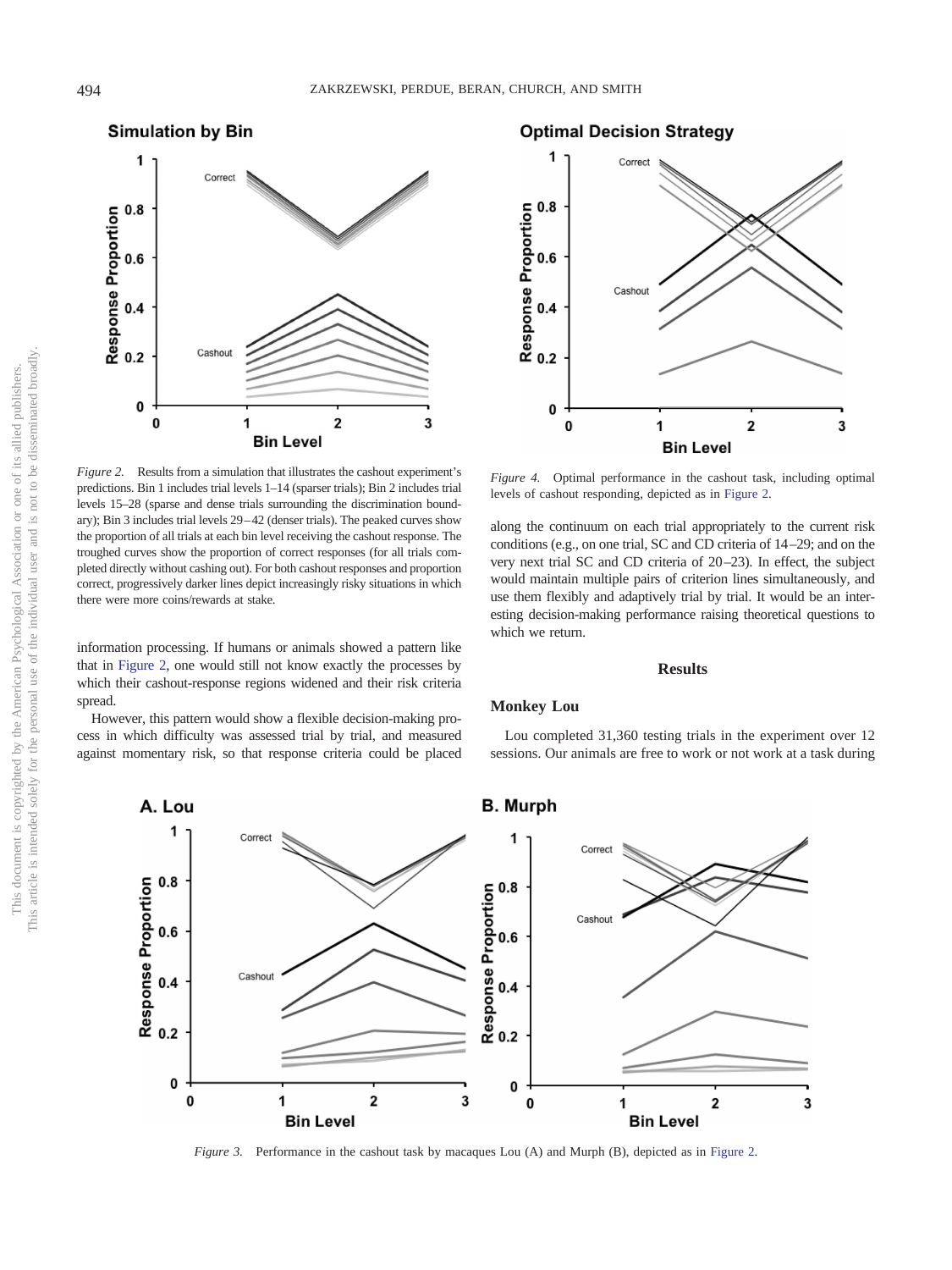

<span id="page-5-0"></span>*Figure 5.* Performance in the cashout task by humans, depicted as in [Figure 2.](#page-4-0)

a session, or to work at any pace, and as a result the trials per session and the total testing trials differ somewhat between the two animals. [Figure 3A](#page-4-1) shows Lou's results, binned as described above. Table S3 in the online supplemental materials supplies measures of dispersion for the data points in this figure. Lou showed [Figure 2'](#page-4-0)s data pattern by responding appropriately to dynamic risk. With more food tokens at stake, his cashoutresponse curves rose and grew more peaked. [Figure 2](#page-4-0) showed that this pattern is predicted if Lou progressively widened his cashoutresponse region as risk increased, increasing his overall cashout responses but also spreading them more broadly across the stimulus continuum. The formal modeling considered shortly also documents this widening.

To statistically analyze Lou's cashout performance, we calculated his proportion of cashout responses at each of the 42 stimulus levels with each of the seven possible coin levels. These proportions were then entered into a  $3 \times 7$  mixed items general linear model (GLM) with bin level  $(1-3)$  as the between-items factor and coin number  $(1-7)$  as the within-item factor. The 42 stimulus levels (14 within each bin) created the error variance in this analysis. The significant main effects of bin level,  $F(2, 273) =$ 42.81,  $h_p^2 = .24$ ,  $p < .001$ , and number of coins,  $F(6, 273) =$ 173.20,  $h_p^2 = .79$ ,  $p < .001$  were qualified by a significant interaction between those variables,  $F(12, 273) = 6.40$ ,  $h_p^2 = .22$ ,  $p <$ .001. A simple main effects analysis revealed no significant main effect of bin level for one to three coins. But there were significant effects of bin level for four to seven coins. Table S1 in the online supplemental materials contains the details of these analyses. For five to seven coins, pairwise comparisons revealed that the proportion of cashout responses in Bin Level 2 (the middle difficult region) was significantly higher than Bin Level 1 (the sparse region) or Bin Level 3 (the dense region). For four coins, Bin Level 2 was significantly higher than Bin Level 1 but not Bin Level 3.

Formal modeling shed an additional light on Lou's performance. By sampling ranges of SC and CD in the SDT model, we used the model already described to fit Lou's data when he had different numbers of coins at risk. For each pair of criteria, we found the predicted response proportions and compared them to Lou's by computing the sum of the squared deviations (SSD) between the predicted and observed performance. We minimized this SSD fit measure to find the best-fitting criteria. The model estimated that for one to seven coins at risk, Lou's SC and CD criteria were placed at 20 –24, 21–25, 21–25, 21–27, 17–31, 12–33, and 9 –35. The model reinforced the statistical analyses in suggesting that Lou widened his cashout-response region as the stakes grew higher and more accumulated rewards were forfeit through loss. Our modeling also showed that Lou's decision strategy with one coin at risk could have achieved 83% accuracy, because he accepted even quite difficult trials that caused him a lot of errors; whereas his strategy with seven coins at risk could have achieved 97% accuracy, because he did not respond to the trial directly unless it was really quite easy. This illustrates in another way the adaptive tradeoff Lou made toward performance accuracy when circumstances warranted.

# **Monkey Murph**

Murph completed 37,176 testing trials in the experiment over 27 sessions. [Figure 3B](#page-4-1) shows his results (corresponding measures of dispersion are reported in Table S3, online supplemental materials). Given more accumulated rewards, Murph's cashout-response curves also rose and steepened, consistent with a broadening cashout-response region. We statistically analyzed Murph's cashout performance by calculating his proportion of cashout responses at each of the 42 stimulus levels with each of the seven possible coin levels. These proportions were then entered into a  $3 \times 7$  mixed items GLM with bin level  $(1-3)$  as the between-items factor and coin number  $(1-7)$  as the within-item factor. Again, the 42 density levels (14 within each bin) created the error variance in this analysis. The main effects of bin level,  $F(2, 273) = 49.87$ ,  $h_p^2 = .27$ ,  $p < .001$ , and number of coins,  $F(6, 273) = 569.08$ ,  $h_p^2 = .93$ ,  $p < .001$ , were again qualified by a significant interaction between those variables,  $F(12, 273) = 4.62$ ,  $h_p^2 = .17$ ,  $p < .001$ . A simple main effects analysis revealed that there were no significant main effects of bin level for one to three coins. There were significant effects of bin level for four to seven coins (Table S1). For four to seven accumulated coins, the proportion of cashout responses in Bin 2 (the middle region) was significantly higher than Bin 1 (the sparse region). For five coins, the proportion of cashout responses in Bin 2 was also significantly higher than Bin 3 (the dense region).

Confirming Murph's widening cashout-response region, the SDT model estimated that for one to seven coins at risk, Murph's SC and CD criteria were placed at 20 –22, 20 –23, 20 –24, 19 –28,  $11-38$ ,  $1-42$ , and  $1-42$ . Our modeling also showed that Murph's decision strategy with one coin at risk could have achieved 81% accuracy, once again because he accepted many difficult trials when the risk conditions were low; whereas his strategy with seven coins at risk could have achieved 99% accuracy, because in that case he accepted only the easiest discrimination trials that he would very likely answer correctly. This illustrates that Murph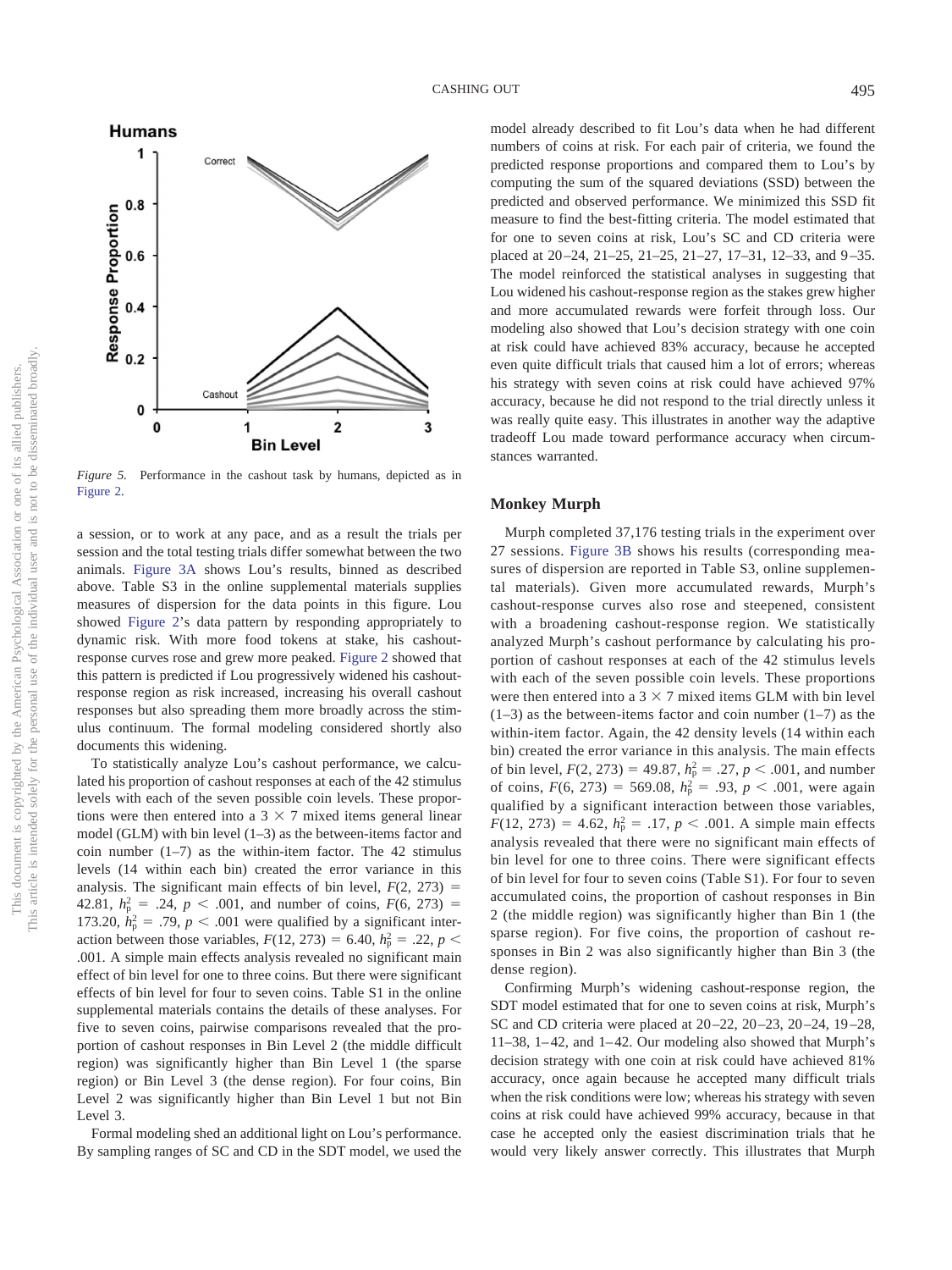made the same transition that Lou did toward performance accuracy when accuracy counted.<sup>1</sup>

It is an interesting aspect of the results that Murph's and Lou's uncertainty regions were somewhat asymmetrical about the true breakpoint of the discrimination at Level 21.5. One sees this in the criteria established by the modeling of both macaques' data that are asymmetrical about the true discrimination breakpoint at trial level 21.5. One can also see this in the reduced cashout responding for Bin 1 compared to Bin 3. The task's true contingencies are fully symmetrical about the task's objective discrimination breakpoint. The animals' reinforcement histories are as well. Their response curves should be, too. In fact, all the formal associative models in this area predict symmetry and fail to explain asymmetries when they occur [\(Smith et al., 2008,](#page-10-22) [2014b\)](#page-11-4). Thus, asymmetry suggests that the animals' processing is not strictly associative, and rather that they are setting their response criteria using some subjective decisional process that is not fully yoked to the reinforcement contingencies and reward histories in the task. For this reason, asymmetries have been an important animal-metacognition phenomenon (discussion in [Couchman, Coutinho, Beran & Smith,](#page-9-12) [2010;](#page-9-12) [Le Pelley, 2012;](#page-10-19) [Smith et al., 2008,](#page-10-22) [2014b\)](#page-11-4).

The SDT model also allowed optimality analyses of the macaques' performances, because we could incorporate into the model the task's temporal properties as macaques experienced them and estimate the rewards per minute that different response strategies could produce. The model estimated that for one to seven coins at risk, the optimal SC and CD decision criteria were placed at 21–22 (0 cashout responses), 21–22, 21–22, 17–26,  $12-31$ ,  $10-33$ , and  $7-36$ . That is, one should keep accumulating tokens by not cashing out when there are only one to three tokens at risk, but from that point the width of the cashout-response region should be widened with each additional coin at risk to let one protect against a widening range of less difficult trial levels that could potentially cause a costly error. [Figure 4](#page-4-2) shows this optimal strategy. Both macaques (compare [Figure 3A,](#page-4-1) B) used evaluations of trial difficulty and criterion shifts to interleave many different decisional strategies for different risk conditions into an overall performance that was efficient and nearly optimal.

#### **Humans**

The 41 humans completed 32,263 trials in total, an average of about 787 trials per participant. Humans' trial counts were slightly variable because they were determined based on their participation rate during a 1-hr session. [Figure 5](#page-5-0) shows their results (corresponding measures of dispersion are reported in Table S3 in the online supplemental materials). Humans' cashout-response curves also rose and steepened as a function of trial difficulty and the prevailing risk conditions. Because we had multiple humans (41) who each experienced fewer trials than Murph or Lou, we analyzed the proportion of cashout responses in two different ways. First (Items Analysis), to parallel the items analysis used with the monkeys we determined the average cashout responses across participants at each of the 42 density levels with each of the seven possible numbers of coins. These proportions were then entered into a  $3 \times 7$  mixed items GLM with bin level (1–3) as the between-items factor and coin number (1–7) as the within item factor. As for the monkeys, the 42 levels (14 within each bin) created the error variance in this analysis. This analysis collapsed

data across participants to stabilize the data for an items analysis (i.e., by reducing missing and dichotomous values produced when no trials or just one trial occurred at a particular bin-level– densitylevel combination). Second (Subjects Analysis), to provide a statistical analysis with participant differences creating the error variance, we calculated the overall average proportion of cashout responses in each bin level (1–3) at each number of coins (1–7) for each person, and conducted a  $3 \times 7$  within-participants GLM with participants creating the error variance. In both analyses, the significant main effects of bin level,  $F_{\text{Items Analysis}}$  (2, 273) = 212.39,  $h_p^2 = .61$ ,  $p < .001$ ,  $F_{\text{Subjects} \text{ Analysis}}$  (2, 840) = 136.06,  $h_p^2 = .24$ ,  $p < .001$  and number of coins,  $F_{\text{Hems Analysis}}$  (6, 273) = 82.78,  $h_p^2 = .65$ ,  $p < .001$ ,  $F_{\text{Subjects Analysis}}$  (6, 840) = 63.71,  $h_p^2 =$ .31,  $p < .001$ , were qualified by significant interactions between those variables,  $F_{\text{Items Analysis}}$  (12, 273) = 23.50,  $h_p^2 = .51$ ,  $p <$ .001,  $F_{\text{Subjects}$  Analysis (12, 840) = 15.59,  $h_p^2 = .18$ ,  $p < .001$ . Simple main effects analyses revealed that there were no significant main effects of bin level for one or two coins by item or participant (All  $Fs < 2$ ). However, there were significant effects of bin level for three to seven coins by item (Table S1) and participant (Table S2, online supplemental materials). Bin Level 2 was significantly higher than Bin Level 1 and Bin Level 3 at all coin levels with significant main effects. Confirming that the data showed once again the widening of the cashout-response region, the SDT model estimated that for one to seven coins at risk, humans placed their SC and CD criteria at 21–22, 20–22, 20–23, 20 –23, 18 –24, 18 –24, and 17–26.

[Figure 6](#page-7-0) shows for each human participant (gray bars) the percentage of trials on which a cashout response occurred. There were substantial individual differences among humans. However, this variability is less than found for use of the typical uncertainty response [\(Smith et al., 2006\)](#page-10-25). This may be because the failure to cash out can have a tangible, large cost through the loss of the entire reward cache. That prospect may create a more consistent use of the cashout response across participants. For comparison's sake, the percentages of cashout responding for Lou and Murph are shown as well (black bars). The macaques lay squarely in the decisional space of the humans, another indication of continuities across species in the performance of the cashout task. Lou and Murph also used the cashout response more similarly to one another than they have sometimes used the typical uncertainty response (e.g., [Smith et al., 2006\)](#page-10-25).

However, comparing [Figures 3](#page-4-1) and [5](#page-5-0) (peaked response curves), one sees a notable human–monkey difference. At the highest coin levels, humans used the cashout option qualitatively correctly but quantitatively sparingly. Perhaps this illustrates the common overconfidence effect in studies of human metacognition [\(Galotti,](#page-10-36) [2008\)](#page-10-36). Or perhaps it illustrates another phenomenon long reported in studies of uncertainty during psychophysical judgments [\(Smith](#page-10-21) [et al., 2012\)](#page-10-21). That is, humans sometimes link uncertainty responses

<sup>&</sup>lt;sup>1</sup> Murph's criteria at 1 and 42 imply that he was estimated by the model to cash out when his *subjective impression* of the *objective trial* lay anywhere in that broad range. However, when Murph received an objective stimulus at Level 1 or Level 42, random perceptual error would mean that on average only half of those trials (e.g., the positive perceptual errors for Level 1 stimuli) would fall into the cashout region. Therefore, he would still be expected to show substantial proportions of trials accepted (i.e., not cashed out) even at the extreme stimulus levels, as the data show.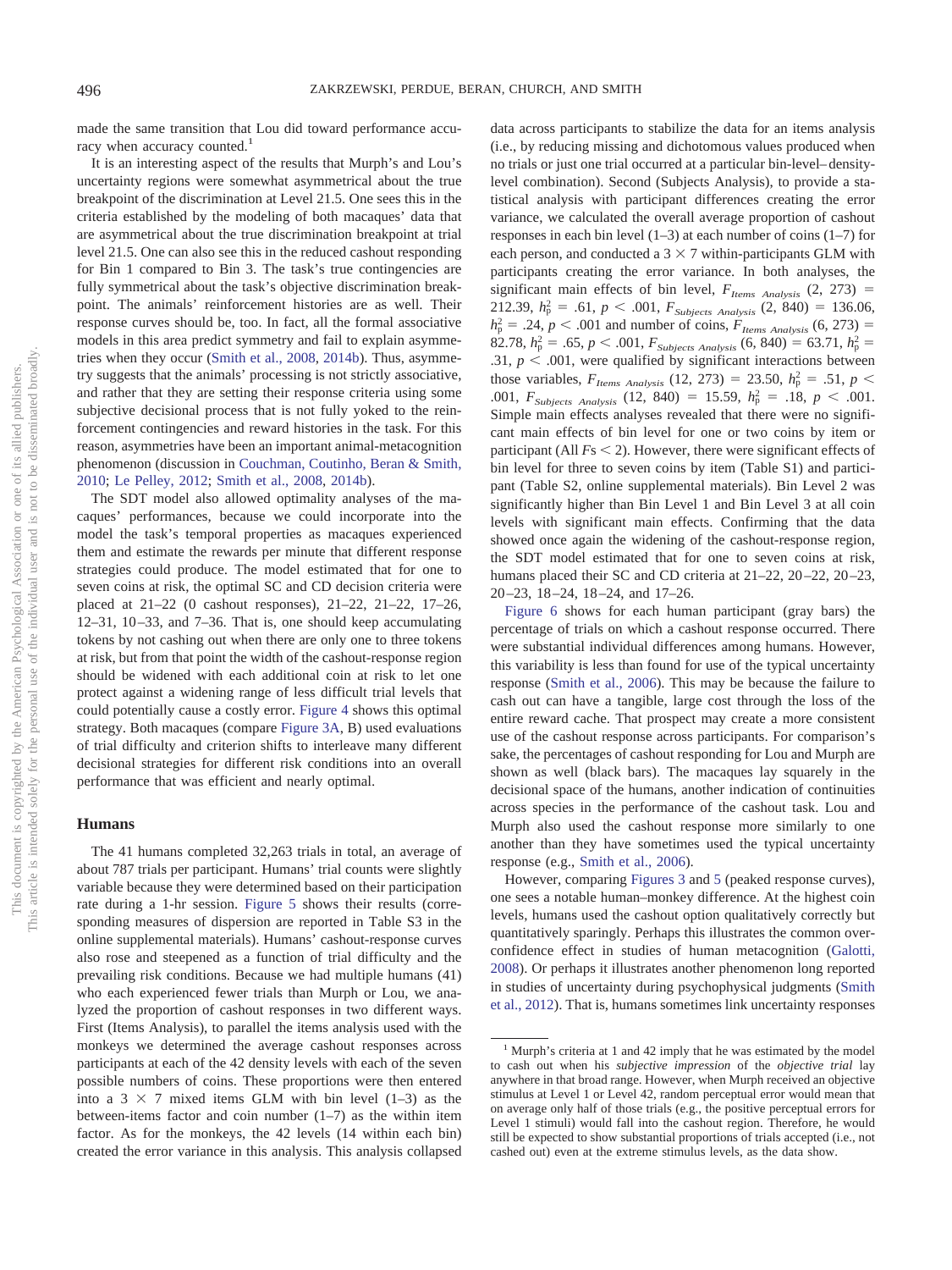

<span id="page-7-0"></span>*Figure 6.* The overall percentage of cashout responses by 41 human participants and macaques Lou (L) and Murph (M).

to mental weakness. This was an important reason why the early psychophysicists took uncertainty responses to be psychologically distinctive and elementally metacognitive. Consequently, at the highest coin levels, this linkage may have caused some humans to be less optimal than macaques.

#### **Analyses of Response Accuracy**

[Figures 3](#page-4-1) and [5](#page-5-0) (troughed response curves) show that macaques' and humans' correct-response proportions were not strongly affected by the number of accumulated food rewards at stake. To statistically test these conclusions, we conducted the same analyses described in earlier sections with proportion of accurate responses rather than proportion of cashout responses as the dependent variable. There was always a significant main effect of bin level indicating reduced performance for the difficult trials in Bin Level 2,  $F(2, 273) = 103.37$ ,  $h_p^2 = .43$ ,  $p < .001$  for Lou,  $F(2, 256) =$ 100.33,  $h_p^2 = .44$ ,  $p < .001$  for Murph, and  $F_{Items\ Analysis}$  (2, 273) = 335.17,  $h_p^2 = .71$ ,  $p < .001$ ,  $F_{\text{Subjects Analysis}}$  (2, 833) = 335.21,  $h_p^2 = .45$ ,  $p < .001$  for humans. There was a small but significant effect of coin for the humans in the latter analysis,  $F_{\textit{Subjects Analysis}}$  $(6, 833) = 3.66, h_p^2 = .03, p = .001$  (1 coin = .86, 7 coins = .91), but no effect of coin on correct responding in the human item analysis or for the monkeys ( $Fs < 2$ ). There were also no significant interactions between coin level and bin level  $(Fs \leq 2)$ .

There are different reasons why discrimination accuracy might change with risk level. A perceptual explanation would be that subjects bear down on high-risk trials, shrinking their perceptual error and becoming more sensitive perceivers and categorizers. A decisional explanation would be that fewer trials are included in the accuracy proportions for high-risk conditions, because more trials, and more of the difficult trials, received cashout responses instead of categorization responses. [Figures 2](#page-4-0) and [4](#page-4-2) showed the results of simulations in which the perceptual error was held perfectly constant. Perceptual sharpening was eliminated, so that only the decisional mechanism would produce accuracy improvements with risk. In [Figures 3](#page-4-1) and [5,](#page-5-0) human and animal participants generally showed about this much accuracy improvement, in some cases less. We provisionally conclude that participants did not perhaps they cannot—really become more perceptually acute at higher risk. Dynamic risk in our perceptual situation may not be managed by bearing down perceptually. Instead, dynamic risk may be managed in a decisional way, through changes to one's decisional strategy. We do not claim that this pattern is general. In other tasks, like foraging or maze memory, animals may be able to improve their behavioral sensitivity by bearing down and exerting cognitive effort (e.g., [Roberts & Ilersich, 1989\)](#page-10-37).

## **Discussion**

We gave humans and macaques an uncertainty-monitoring task that featured a dynamic risk environment in which participants faced different risk environments from trial to trial. We asked whether they could flexibly adjust their response strategies—trial by trial—to achieve adequate protection against the momentary cost of discrimination errors. In particular, we asked whether they could widen appropriately the stimulus region that prompted cashout responses, thus more generously protecting themselves as needed against losses. Both species did so.

The cashout response let participants choose when to recover accumulated rewards and when to continue accumulating them. It did not free participants from having to respond to potentially aversive perceptual stimuli, and thus it overcame the influential aversion-avoidance associative description of uncertainty performances (i.e., that the "uncertainty" response is a default avoidance response to perceptual stimuli that are unrewarding or punishing). The cashout response did not remove the trial. A response was always due on every trial. So, participants could not avoid trials that might lead to mistakes by using the cashout response. Instead, the cashout response allowed humans and monkeys to manage risk by taking collected rewards prior to completing the trial, so that the difficult trial could be completed after the coin box had been safely emptied. In doing so, participants had to accept the time cost imposed by the cashout response. These aspects of the cashout paradigm are theoretically important because the aversionavoidance criticism has sometimes been used to argue for lowlevel interpretations of uncertainty responses [\(Smith, 2009\)](#page-10-20). That criticism is not applicable here—the cashout response neither removed the stimulus nor obviated a response. However, participants could increase their overall rewards if they managed risk successfully by monitoring difficulty and cashing out in advance of attempting difficult trials, and cashing out more liberally as momentary risk (i.e., the number of coins at stake) increased. Because the cashout response helps address avoidance explanations of uncertainty responses, it may be a constructive tool within the animal-metacognition literature.

This study also allays concerns about the steady-state nature of uncertainty-monitoring paradigms, which through their constant risk and contingency landscapes might be conditioning nonmetacognitive strategies. Here, monkeys advanced the empirical animal-metacognition literature by showing appreciable trial-bytrial flexibility in their decision criteria. By this flexibility, they showed continuity with the decision flexibility of metacognitive humans performing the same task. In related research, [Haun,](#page-10-38) [Nawroth, and Call \(2011\)](#page-10-38) showed similar flexibility in the response of ape species to a changing risk landscape. [Call \(2010\)](#page-9-4)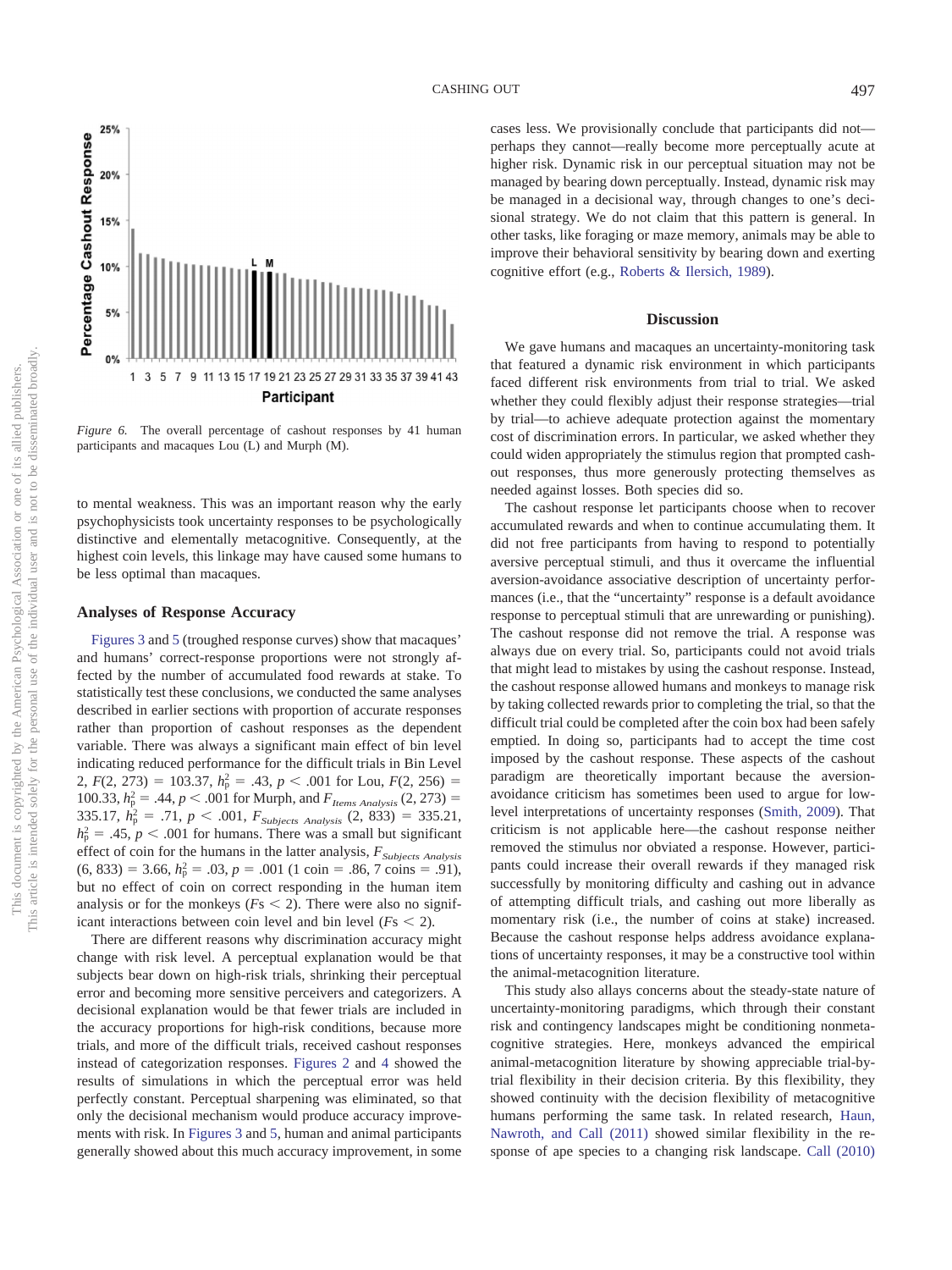also showed that apes adjusted their uncertainty behaviors according to a whole complex of informational sources.

In fact, the dynamic-risk environment presented by the cashout paradigm distances our findings from traditional senses of associative learning and stimulus control. For example, our results are not subject to the interpretation that monkeys were simply drawn more to the cashout response as more gold coins were displayed on the screen. In that case, they would just have cashed out more—at all trial levels—when more rewards were available.

Likewise, purely stimulus-based accounts are insufficient. In the present task, the very same stimulus on different occasions, and even on the very next trial, and even the very same subjective stimulus impression, needed to be, and was, responded to differently by participants depending on the reward cache that was on the line. A stimulus 18, for example, was not a static thing to which a stable behavioral association could attach. Instead, the animal had to consider also the prospects for classifying that stimulus correctly, and the momentary cost of error. Stimuli had to be interpreted in the context of judgments about risk and anticipated rewards.

Another possible associative description would be that Lou and Murph were able to commit to memory an associative register that would contain 882 separate bins of reinforcement history (42 stimulus levels  $\times$  7 risk levels  $\times$  3 possible responses) that would generate all of their best moves in the task. In fact, associative registers and reinforcement-history bins are the structural essence of all the formal models that have tried to explain animals' performances in uncertainty tasks associatively [\(Jozefowiez et al.,](#page-10-29) [2009b,](#page-10-29) [2009c;](#page-10-30) [Smith et al., 2008;](#page-10-22) [Staddon et al., 2007\)](#page-11-6). However, we believe that this reinforcement-history mechanism is implausible and unparsimonious, and readers may agree. In 150 years of research in human perception and psychophysics, there has never been any indication that humans track and consult huge numbers of independent reinforcement-history bins in choosing among alternative responses. It is unclear why modelers (including ourselves!) would have assumed that monkeys perform in a profoundly different way than humans, and in a way that places far heavier burdens on their cognition and memory.

Or, associative theorists might interpret our results as showing that animals respond to the "associative cue" of difficulty. This attribution is deeply problematic. Difficulty is neither a stimulus nor an associative cue. Just imagine you are looking at a standardized test question and concluding it was difficult. That process would be conscious, explicit, and metacognitive. Difficulty is a derived and second-order cue, based in a form of cognitive monitoring, though not necessarily based in full-fledged metacognition. Calling it associative illustrates an important problem within the current animal-metacognition literature.

The problem is that determined associationism has begun to impede theoretical development within the animal-metacognition literature. [Carruthers \(2014\)](#page-9-13) made this point strongly. [Smith et](#page-10-24) [al.'s \(2014a\)](#page-10-24) target article explained why associationism in the animal-metacognition literature has become an empty construct, because it fails to reckon with the cognitive and representational basis of animals' uncertainty performances. [Basile and Hampton](#page-9-14) [\(2014\)](#page-9-14) echoed the failures of associative accounts (see also [Smith](#page-11-4) [et al., 2014b\)](#page-11-4). The current associative interpretations also have a cost because they facilely conclude that performance is associative just because the animal is maximizing rewards, or maximizing

expected utility, or minimizing the time between rewards. These descriptions do not attend to the process or representational psychology of the situation, and they do not point in any way to the associative character of a performance.

In fact, there is a plausible and parsimonious way in which the monkeys could have performed the cashout task. One only needs to assume that their behavior was organized trial by trial based on the subjective difficulty of the trial level then present on the screen. They adjusted their behavior—not by cashing out more overall but by progressively including easier trials in their cashout region when more rewards were at stake. These trials carried less risk but still some risk of error, and that risk became more significant and worth avoiding as the stakes grew. This account is consistent with 150 years of psychophysics research, because it is consistent with everything known about human criterion setting and human confidence judgments [\(Green & Swets, 1966;](#page-10-34) [Macmillan & Creelman,](#page-10-35) [2005\)](#page-10-35). This account avoids burdens on memory and reinforcement bookkeeping. This account simplifies task performance in a sense. Animals only need to monitor their uncertainty about the present trial, and determine whether their probability of answering correctly justifies answering to build the reward cache higher without cashing out.

Indeed, it might be theoretically productive to think of humans and monkeys in this task as flexibly adjusting the confidence criteria they use to either accept trials straightaway or to defer doubtful trials until after cashing out. Facing low stakes, one would plausibly complete even difficult trials because the potential loss is reduced. But with six or seven reward tokens accumulated, one would appropriately only accept trials that one was very confident of answering correctly. By using confidence in this way, the cashout region in the task would naturally widen out as the stakes increased, just as observed. In a similar way, [Smith, Shields,](#page-11-10) [Allendoerfer, and Washburn \(1998\)](#page-11-10) showed that monkeys were able to maintain their error rate perfectly at 90% in a memorymonitoring task, by declining to complete more trials when the memory probes grew more difficult. Smith et al. also concluded that macaques were using an animal version of confidence criteria.

Of course one could model these spreading confidence criteria with increasing risk—in fact, the simulations used in the present article instantiated that model. This model points to another important problem in this area. That is, there is a temptation to conclude that an animal's performance must be low-level and associative if it can be modeled with parameters and mathematical transformations. In fact, though, the models used in the animalmetacognition literature are purely mathematical. They do not reflect the processes or representations an animal might use. They do not specify the level of attention or awareness at which uncertainty performances unfold. That a performance can be modeled is perfectly neutral as to the appropriate psychological description of that performance. Only the empirical facts of the animal's performance can potentially illuminate the nature of the underlying processes and representations.

One must also avoid the temptation to reify "risk" as a possible associative cue. Risk in our task is not a stimulus. It is not perceivable. It is not governed by the density level of the pixel box. It is not governed by the number of coins at stake. Risk is a derived cue based on a situational evaluation. It is nontrivial to flexibly and appropriately adjust two decisional criteria based on the difficulty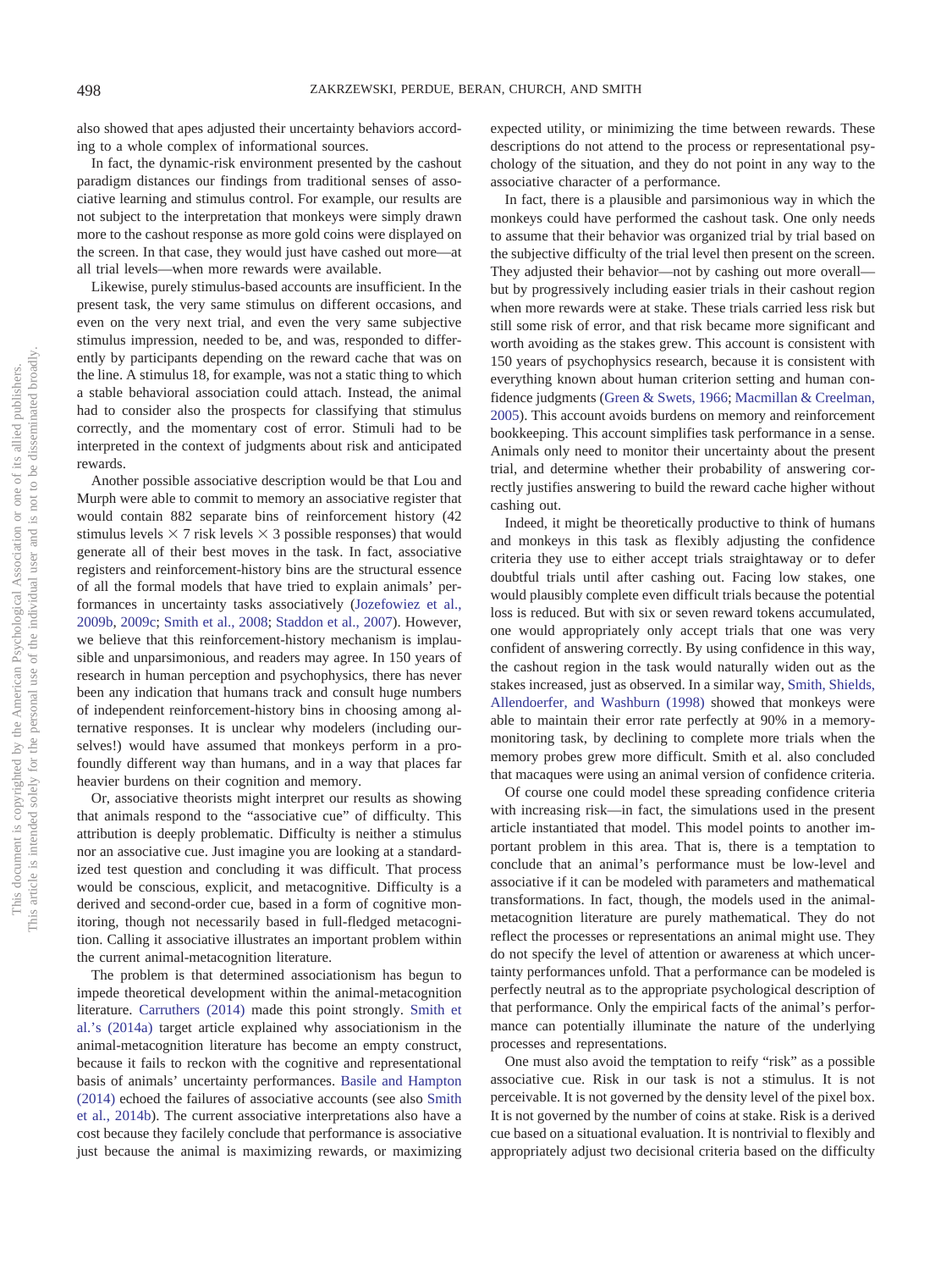of the present trial, and it likely requires an information-processing description.

The use of confidence criteria in the present article is an important observation to make about animal minds, and it provides a parsimonious information-processing description. Our results suggest the intriguing possibility that one might extend the present paradigm in ways that would let macaques essentially make confidence ratings within psychophysical tasks. We believe that the present paradigm would also be productively included within the set of paradigms preferred by neuroscientists for exploring the brain organization of states of uncertainty and confidence (e.g., [Barraclough, Conroy, & Lee, 2004;](#page-9-15) [Daw, O'Doherty, Dayan,](#page-9-16) [Seymour, & Dolan, 2006;](#page-9-16) [Dorris & Glimcher, 2004;](#page-9-17) [Kepecs,](#page-10-39) [Uchida, Zariwala, & Mainen, 2008;](#page-10-39) [Kiani & Shadlen, 2009\)](#page-10-40). Thus one might complement the present discussion of behavioral dynamics with a grounding discussion of neural dynamics.

However, it is not clear that confidence criteria are necessarily to be given the label *metacognitive*, or whether that qualitative label is really meaningful, though it is conceptually loaded. Metacognition may well not be an all-or-none capacity. Macaques might succeed in our task—showing continuities with human metacognition and showing their version of confidence criteria without sharing all of metacognition's subjective experiences. They might not be fully conscious of their confidence. They might not feel like a confident or doubtful self as humans sometimes do. Thus, to be fair, calling a performance metacognitive has its own problems that in some ways resemble the problem of determinedly calling a performance associative. The answer to both questions lies in the details of the information-processing, and the answers may thus be nuanced.

Nonetheless, the flexible use of confidence criteria is one diagnostic feature of human metacognition, and by this demonstration the monkeys continue to show functional parallels to it. The results suggest that a productive empirical avenue is to think systematically about the operating characteristics of human metacognition and ask whether animals' uncertainty systems have those characteristics, too. Our results do not confirm that macaques have a metacognitive capacity fully identical to that in humans. However, they do further the present goal in animal-metacognition research to show that animals' uncertainty systems have substantial cognitive sophistication, operating at decisional and even executive cognitive levels. [Smith et al. \(2013\)](#page-11-0) took a converging approach toward the same conclusion. They found that monkeys' uncertainty responses, far more than the primary Sparse and Dense responses, were compromised by a working memory load. This supports the idea that uncertainty-based responses by monkeys deserve executive and attentional information-processing descriptions.

Thus, we see the present results as a constructive step in advancing the theoretical dialog in the animal-metacognition literature by carefully analyzing the empirical continuities between humans' and animals' uncertainty systems. These results, and others to come, may bring us closer to the conclusion that some species share with humans a basic capacity for uncertainty monitoring that may have some continuities with human metacognition. They bring us closer to having true animal models of uncertainty monitoring or metacognition that could have important applications in the areas of remediation, education, neuroscience, and medical research. And, they may bring us closer to understanding

the evolutionary origins of reflective mind in the primates, and to seeing the beginnings of our own cognitive self-awareness.

#### **References**

- <span id="page-9-1"></span>Balcomb, F. K., & Gerken, L. (2008). Three-year-old children can access their own memory to guide responses on a visual matching task. *Developmental Science, 11,* 750 –760. [doi:10.1111/j.1467-7687.2008.00725.x](http://dx.doi.org/10.1111/j.1467-7687.2008.00725.x)
- <span id="page-9-15"></span>Barraclough, D. J., Conroy, M. L., & Lee, D. (2004). Prefrontal cortex and decision making in a mixed-strategy game. *Nature Neuroscience, 7,* 404 – 410. [doi:10.1038/nn1209](http://dx.doi.org/10.1038/nn1209)
- <span id="page-9-14"></span>Basile, B. M., & Hampton, R. R. (2014). Metacognition as discrimination: Commentary on Smith et al. (2014). *Journal of Comparative Psychology, 128,* 135–137. [doi:10.1037/a0034412](http://dx.doi.org/10.1037/a0034412)
- <span id="page-9-2"></span>Basile, B. M., Hampton, R. R., Suomi, S. J., & Murray, E. A. (2009). An assessment of memory awareness in tufted capuchin monkeys (*Cebus apella*). *Animal Cognition, 12,* 169 –180. [doi:10.1007/s10071-008-](http://dx.doi.org/10.1007/s10071-008-0180-1) [0180-1](http://dx.doi.org/10.1007/s10071-008-0180-1)
- <span id="page-9-8"></span>Beran, M. J., Johnson-Pynn, J. S., & Ready, C. (2008). Quantity representation in children and rhesus monkeys: Linear versus logarithmic scales. *Journal of Experimental Child Psychology, 100,* 225–233. [doi:10.1016/](http://dx.doi.org/10.1016/j.jecp.2007.10.003) [j.jecp.2007.10.003](http://dx.doi.org/10.1016/j.jecp.2007.10.003)
- <span id="page-9-11"></span>Beran, M. J., & Smith, J. D. (2011). Information seeking by rhesus monkeys (*Macaca mulatta*) and capuchin monkeys (*Cebus apella*). *Cognition, 120,* 90 –105. [doi:10.1016/j.cognition.2011.02.016](http://dx.doi.org/10.1016/j.cognition.2011.02.016)
- <span id="page-9-3"></span>Beran, M. J., Smith, J. D., Coutinho, M. V. C., Couchman, J. J., & Boomer, J. (2009). The psychological organization of "uncertainty" responses and "middle" responses: A dissociation in capuchin monkeys (*Cebus apella*). *Journal of Experimental Psychology: Animal Behavior Processes, 35,* 371–381. [doi:10.1037/a0014626](http://dx.doi.org/10.1037/a0014626)
- <span id="page-9-10"></span>Beran, M. J., Smith, J. D., Redford, J. S., & Washburn, D. A. (2006). Rhesus macaques (*Macaca mulatta*) monitor uncertainty during numerosity judgments. *Journal of Experimental Psychology: Animal Behavior Processes, 32,* 111–119. [doi:10.1037/0097-7403.32.2.111](http://dx.doi.org/10.1037/0097-7403.32.2.111)
- <span id="page-9-6"></span>Boring, E. G. (1920). The control of attitude in psycho-physical experiments. *Psychological Review, 27,* 440 – 452. [doi:10.1037/h0075451](http://dx.doi.org/10.1037/h0075451)
- <span id="page-9-4"></span>Call, J. (2010). Do apes know that they could be wrong? *Animal Cognition, 13,* 689 –700. [doi:10.1007/s10071-010-0317-x](http://dx.doi.org/10.1007/s10071-010-0317-x)
- <span id="page-9-5"></span>Call, J., & Carpenter, M. (2001). Do apes and children know what they have seen? *Animal Cognition, 3,* 207–220. [doi:10.1007/s100710100078](http://dx.doi.org/10.1007/s100710100078)
- <span id="page-9-13"></span>Carruthers, P. (2014). Two concepts of metacognition: Commentary on Smith et al. (2014). *Journal of Comparative Psychology, 128,* 138 –139. [doi:10.1037/a0033877](http://dx.doi.org/10.1037/a0033877)
- <span id="page-9-12"></span>Couchman, J. J., Coutinho, M. V. C., Beran, M. J., & Smith, J. D. (2010). Beyond stimulus cues and reinforcement signals: A new approach to animal metacognition. *Journal of Comparative Psychology, 124,* 356 – 368. [doi:10.1037/a0020129](http://dx.doi.org/10.1037/a0020129)
- <span id="page-9-16"></span>Daw, N. D., O'Doherty, J. P., Dayan, P., Seymour, B., & Dolan, R. J. (2006). Cortical substrates for exploratory decisions in humans. *Nature, 441,* 876 – 879. [doi:10.1038/nature04766](http://dx.doi.org/10.1038/nature04766)
- <span id="page-9-17"></span>Dorris, M. C., & Glimcher, P. W. (2004). Activity in posterior parietal cortex is correlated with the relative subjective desirability of action. *Neuron, 44,* 365–378. [doi:10.1016/j.neuron.2004.09.009](http://dx.doi.org/10.1016/j.neuron.2004.09.009)
- <span id="page-9-0"></span>Dunlosky, J., & Bjork, R. A. (2008). The integrated nature of metamemory and memory. In J. Dunlosky & R. A. Bjork (Eds.), *Handbook of metamemory and memory* (pp. 11–28). New York, NY: Psychology Press.
- <span id="page-9-7"></span>Evans, T. A. (2007). Performance in a computerized self-control task by rhesus macaques (*Macaca mulatta*): The combined influence of effort and delay. *Learning and Motivation, 38,* 342–357. [doi:10.1016/j.lmot](http://dx.doi.org/10.1016/j.lmot.2007.02.001) [.2007.02.001](http://dx.doi.org/10.1016/j.lmot.2007.02.001)
- <span id="page-9-9"></span>Evans, T. A., & Beran, M. J. (2012). Monkeys exhibit prospective memory in a computerized task. *Cognition, 125,* 131–140. [doi:10.1016/j](http://dx.doi.org/10.1016/j.cognition.2012.07.012) [.cognition.2012.07.012](http://dx.doi.org/10.1016/j.cognition.2012.07.012)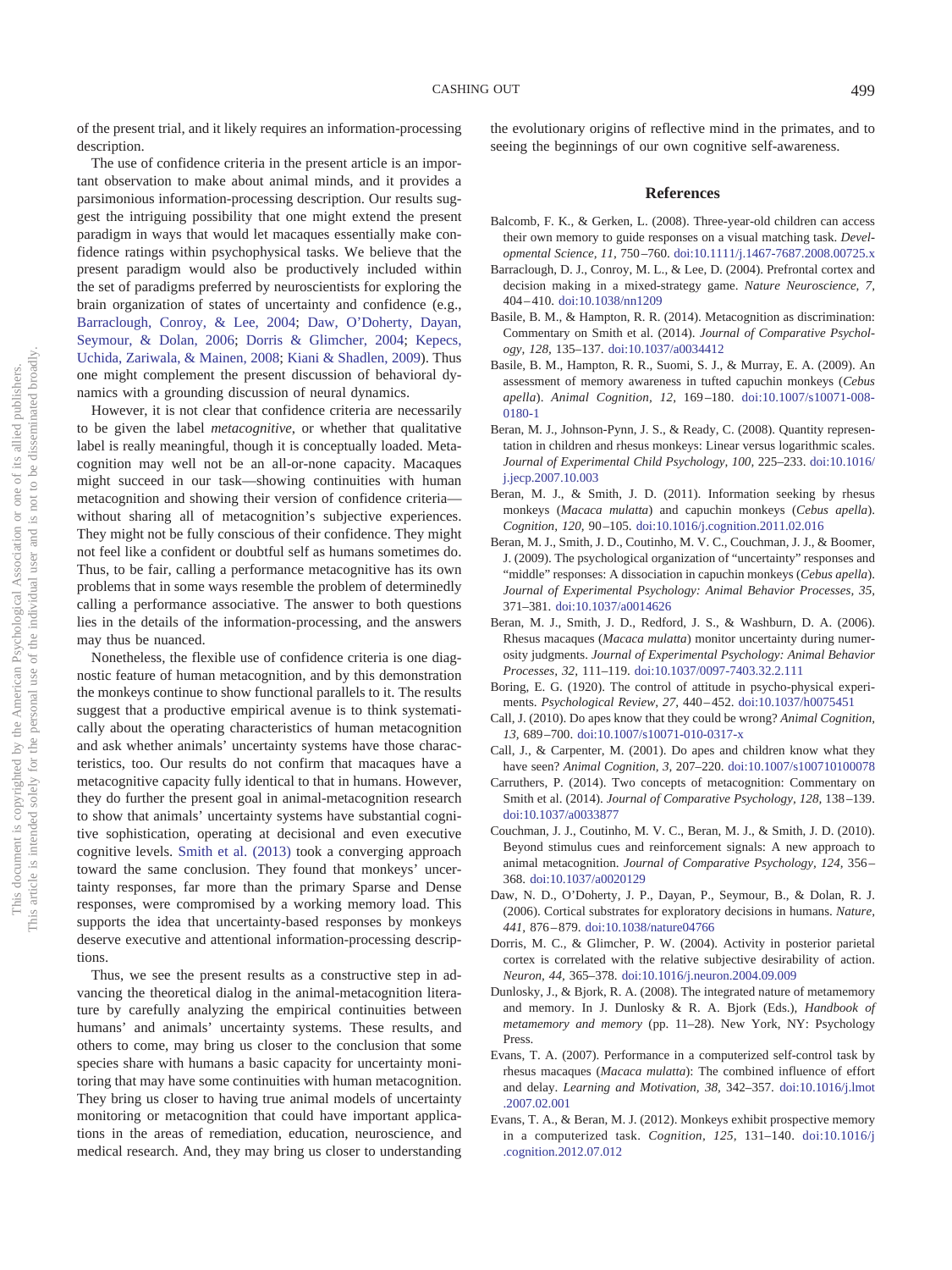- <span id="page-10-0"></span>Flavell, J. H. (1979). Metacognition and cognitive monitoring: A new area of cognitive-developmental inquiry. *American Psychologist, 34,* 906 – 911. [doi:10.1037/0003-066X.34.10.906](http://dx.doi.org/10.1037/0003-066X.34.10.906)
- <span id="page-10-31"></span>Flemming, T. M., Beran, M. J., & Washburn, D. A. (2007). Disconnect in concept learning by rhesus monkeys (*Macaca mulatta*): Judgment of relations and relations-between-relations. *Journal of Experimental Psychology: Animal Behavior Processes, 33,* 55– 63. [doi:10.1037/0097-](http://dx.doi.org/10.1037/0097-7403.33.1.55) [7403.33.1.55](http://dx.doi.org/10.1037/0097-7403.33.1.55)
- <span id="page-10-9"></span>Foote, A. L., & Crystal, J. D. (2007). Metacognition in the rat. *Current Biology, 17,* 551–555. [doi:10.1016/j.cub.2007.01.061](http://dx.doi.org/10.1016/j.cub.2007.01.061)
- <span id="page-10-10"></span>Fujita, K. (2009). Metamemory in tufted capuchin monkeys (*Cebus apella*). *Animal Cognition, 12,* 575–585. [doi:10.1007/s10071-009-](http://dx.doi.org/10.1007/s10071-009-0217-0) [0217-0](http://dx.doi.org/10.1007/s10071-009-0217-0)
- <span id="page-10-7"></span>Gallup, G. G., Jr. (1982). Self-awareness and the emergence of mind in primates. *American Journal of Primatology, 2,* 237–248. [doi:10.1002/](http://dx.doi.org/10.1002/ajp.1350020302) [ajp.1350020302](http://dx.doi.org/10.1002/ajp.1350020302)
- <span id="page-10-36"></span>Galotti, K. M. (2008). *Cognitive psychology: In and out of the laboratory* (4th ed.). Belmont, CA: Thomson Wadsworth.
- <span id="page-10-27"></span>George, S. S. (1917). Attitude in relation to the psychophysical judgment. *The American Journal of Psychology, 28,* 1–37. [doi:10.2307/1412939](http://dx.doi.org/10.2307/1412939)
- <span id="page-10-34"></span>Green, D. M., & Swets, J. A. (1966). *Signal detection theory and psychophysics* New York, NY: Wiley.
- <span id="page-10-11"></span>Hampton, R. R. (2001). Rhesus monkeys know when they remember. *Proceedings of the National Academy of Sciences of the United States of America, 98,* 5359 –5362. [doi:10.1073/pnas.071600998](http://dx.doi.org/10.1073/pnas.071600998)
- <span id="page-10-16"></span>Hampton, R. R. (2009). Multiple demonstrations of metacognition in nonhumans: Converging evidence or multiple mechanisms? *Comparative Cognition & Behavior Review, 4,* 17–28. [doi:10.3819/ccbr.2009](http://dx.doi.org/10.3819/ccbr.2009.40002) [.40002](http://dx.doi.org/10.3819/ccbr.2009.40002)
- <span id="page-10-38"></span>Haun, D. B. M., Nawroth, C., & Call, J. (2011). Great apes' risk-taking strategies in a decision making task. *PloS ONE, 6,* e28801. [doi:10.1371/](http://dx.doi.org/10.1371/journal.pone.0028801) [journal.pone.0028801](http://dx.doi.org/10.1371/journal.pone.0028801)
- <span id="page-10-32"></span>Hoffman, M. L., Beran, M. J., & Washburn, D. A. (2009). Memory for "what", "where", and "when" information in rhesus monkeys (*Macaca mulatta*). *Journal of Experimental Psychology: Animal Behavior Processes, 35,* 143–152. [doi:10.1037/a0013295](http://dx.doi.org/10.1037/a0013295)
- <span id="page-10-17"></span>Jozefowiez, J., Staddon, J. E. R., & Cerutti, D. T. (2009a). The behavioral economics of choice and interval timing. *Psychological Review, 116,* 519 –539. [doi:10.1037/a0016171](http://dx.doi.org/10.1037/a0016171)
- <span id="page-10-29"></span>Jozefowiez, J., Staddon, J. E. R., & Cerutti, D. T. (2009b). Metacognition in animals: How do we know that they know? *Comparative Cognition & Behavior Reviews, 4,* 29 –39. [doi:10.3819/ccbr.2009.40003](http://dx.doi.org/10.3819/ccbr.2009.40003)
- <span id="page-10-30"></span>Jozefowiez, J., Staddon, J. E. R., & Cerutti, D. T. (2009c). Reinforcement and metacognition. *Comparative Cognition & Behavior Reviews, 4,* 58 – 60. [doi:10.3819/ccbr.2009.40007](http://dx.doi.org/10.3819/ccbr.2009.40007)
- <span id="page-10-39"></span>Kepecs, A., Uchida, N., Zariwala, H. A., & Mainen, Z. F. (2008). Neural correlates, computation and behavioural impact of decision confidence. *Nature, 455,* 227–231. [doi:10.1038/nature07200](http://dx.doi.org/10.1038/nature07200)
- <span id="page-10-40"></span>Kiani, R., & Shadlen, M. N. (2009). Representation of confidence associated with a decision by neurons in the parietal cortex. *Science, 324,* 759 –764. [doi:10.1126/science.1169405](http://dx.doi.org/10.1126/science.1169405)
- <span id="page-10-1"></span>Koriat, A. (1993). How do we know that we know? The accessibility model of the feeling of knowing. *Psychological Review, 100,* 609 – 639. [doi:](http://dx.doi.org/10.1037/0033-295X.100.4.609) [10.1037/0033-295X.100.4.609](http://dx.doi.org/10.1037/0033-295X.100.4.609)
- <span id="page-10-5"></span>Koriat, A. (2007). Metacognition and consciousness. In P. D. Zelazo, M. Moscovitch & E. Thompson (Eds.), *The Cambridge handbook of consciousness* (pp. 289 –326). Cambridge, UK: Cambridge University Press. [doi:10.1017/CBO9780511816789.012](http://dx.doi.org/10.1017/CBO9780511816789.012)
- <span id="page-10-18"></span>Kornell, N. (2009). Metacognition in humans and animals. *Current Directions in Psychological Science, 18,* 11–15. [doi:10.1111/j.1467-8721](http://dx.doi.org/10.1111/j.1467-8721.2009.01597.x) [.2009.01597.x](http://dx.doi.org/10.1111/j.1467-8721.2009.01597.x)
- <span id="page-10-12"></span>Kornell, N., Son, L. K., & Terrace, H. S. (2007). Transfer of metacognitive skills and hint seeking in monkeys. *Psychological Science, 18,* 64 –71. [doi:10.1111/j.1467-9280.2007.01850.x](http://dx.doi.org/10.1111/j.1467-9280.2007.01850.x)
- <span id="page-10-19"></span>Le Pelley, M. E. (2012). Metacognitive monkeys or associative animals? Simple reinforcement learning explains uncertainty in nonhuman animals. *Journal of Experimental Psychology: Learning, Memory, and Cognition, 38,* 686 –708. [doi:10.1037/a0026478](http://dx.doi.org/10.1037/a0026478)
- <span id="page-10-35"></span>Macmillan, N. A., & Creelman, C. D. (2005). *Detection theory: A user's guide* (2nd ed.). Mahwah, NJ: Erlbaum.
- <span id="page-10-8"></span>Metcalfe, J., & Kober, H. (2005). Self-reflective consciousness and the projectable self. In H. S. Terrace & J. Metcalfe (Eds.), *The missing link in cognition: Origins of self-reflective consciousness* (pp. 57– 83). New York, NY: Oxford University Press.
- <span id="page-10-2"></span>Metcalfe, J. E., & Shimamura, A. P. (1994). *Metacognition: Knowing about knowing*. Cambridge, MA: The MIT Press.
- <span id="page-10-13"></span>Middlebrooks, P. G., & Sommer, M. A. (2011). Metacognition in monkeys during an oculomotor task. *Journal of Experimental Psychology: Learning, Memory, and Cognition, 37,* 325–337. [doi:10.1037/a0021611](http://dx.doi.org/10.1037/a0021611)
- <span id="page-10-15"></span>Morgan, C. L. (1906). *An introduction to comparative psychology*. London, UK: Walter Scott.
- <span id="page-10-3"></span>Nelson, T. O. (1992). *Metacognition: Core readings*. Boston, MA: Allyn & Bacon.
- <span id="page-10-6"></span>Nelson, T. O. (1996). Consciousness and metacognition. *American Psychologist, 51,* 102–116. [doi:10.1037/0003-066X.51.2.102](http://dx.doi.org/10.1037/0003-066X.51.2.102)
- <span id="page-10-28"></span>Paul, E. J., Smith, J. D., Valentin, V. V., & Ashby, F. G. (2014). *Neural correlates of uncertainty monitoring in human categorization*. Manuscript submitted for publication.
- <span id="page-10-33"></span>Richardson, W. K., Washburn, D. A., Hopkins, W. D., Savage-Rumbaugh, E. S., & Rumbaugh, D. M. (1990). The NASA/LRC computerized test system. *Behavior Research Methods, Instruments, & Computers, 22,* 127–131. [doi:10.3758/BF03203132](http://dx.doi.org/10.3758/BF03203132)
- <span id="page-10-14"></span>Roberts, W. A., Feeney, M. C., McMillan, N., MacPherson, K., Musolino, E., & Petter, M. (2009). Do pigeons (*Columba livia*) study for a test? *Journal of Experimental Psychology: Animal Behavior Processes, 35,* 129 –142. [doi:10.1037/a0013722](http://dx.doi.org/10.1037/a0013722)
- <span id="page-10-37"></span>Roberts, W. A., & Ilersich, T. J. (1989). Foraging on the radial maze: The role of travel time, food accessibility, and the predictability of food location. *Journal of Experimental Psychology: Animal Behavior Processes, 15,* 274 –285. [doi:10.1037/0097-7403.15.3.274](http://dx.doi.org/10.1037/0097-7403.15.3.274)
- <span id="page-10-4"></span>Schwartz, B. L. (1994). Sources of information in metamemory: Judgments of learning and feelings of knowing. *Psychonomic Bulletin & Review, 1,* 357–375. [doi:10.3758/BF03213977](http://dx.doi.org/10.3758/BF03213977)
- <span id="page-10-26"></span>Shields, W. E., Smith, J. D., & Washburn, D. A. (1997). Uncertain responses by humans and rhesus monkeys (*Macaca mulatta*) in a psychophysical same– different task. *Journal of Experimental Psychology: General, 126,* 147–164. [doi:10.1037/0096-3445.126.2.147](http://dx.doi.org/10.1037/0096-3445.126.2.147)
- <span id="page-10-20"></span>Smith, J. D. (2009). The study of animal metacognition. *Trends in Cognitive Sciences, 13,* 389 –396. [doi:10.1016/j.tics.2009.06.009](http://dx.doi.org/10.1016/j.tics.2009.06.009)
- <span id="page-10-21"></span>Smith, J. D., Beran, M. J., & Couchman, J. J. (2012). Animal metacognition. In T. Zentall & E. Wasserman (Eds.), *Oxford handbook of comparative cognition* (pp. 282–304). Oxford, UK: Oxford University Press.
- <span id="page-10-22"></span>Smith, J. D., Beran, M. J., Couchman, J. J., & Coutinho, M. V. C. (2008). The comparative study of metacognition: Sharper paradigms, safer inferences. *Psychonomic Bulletin & Review, 15,* 679 – 691. [doi:10.3758/](http://dx.doi.org/10.3758/PBR.15.4.679) [PBR.15.4.679](http://dx.doi.org/10.3758/PBR.15.4.679)
- <span id="page-10-25"></span>Smith, J. D., Beran, M. J., Redford, J. S., & Washburn, D. A. (2006). Dissociating uncertainty responses and reinforcement signals in the comparative study of uncertainty monitoring. *Journal of Experimental Psychology: General, 135,* 282–297. [doi:10.1037/0096-3445.135.2.282](http://dx.doi.org/10.1037/0096-3445.135.2.282)
- <span id="page-10-23"></span>Smith, J. D., Couchman, J. J., & Beran, M. J. (2012). The highs and lows of theoretical interpretation in animal-metacognition research. *Philosophical Transactions of the Royal Society B: Biological Sciences, 367,* 1297–1309. [doi:10.1098/rstb.2011.0366](http://dx.doi.org/10.1098/rstb.2011.0366)
- <span id="page-10-24"></span>Smith, J. D., Couchman, J. J., & Beran, M. J. (2014a). Animal metacognition: A tale of two comparative psychologies. *Journal of Comparative Psychology, 128,* 115–131. [doi:10.1037/a0033105](http://dx.doi.org/10.1037/a0033105)